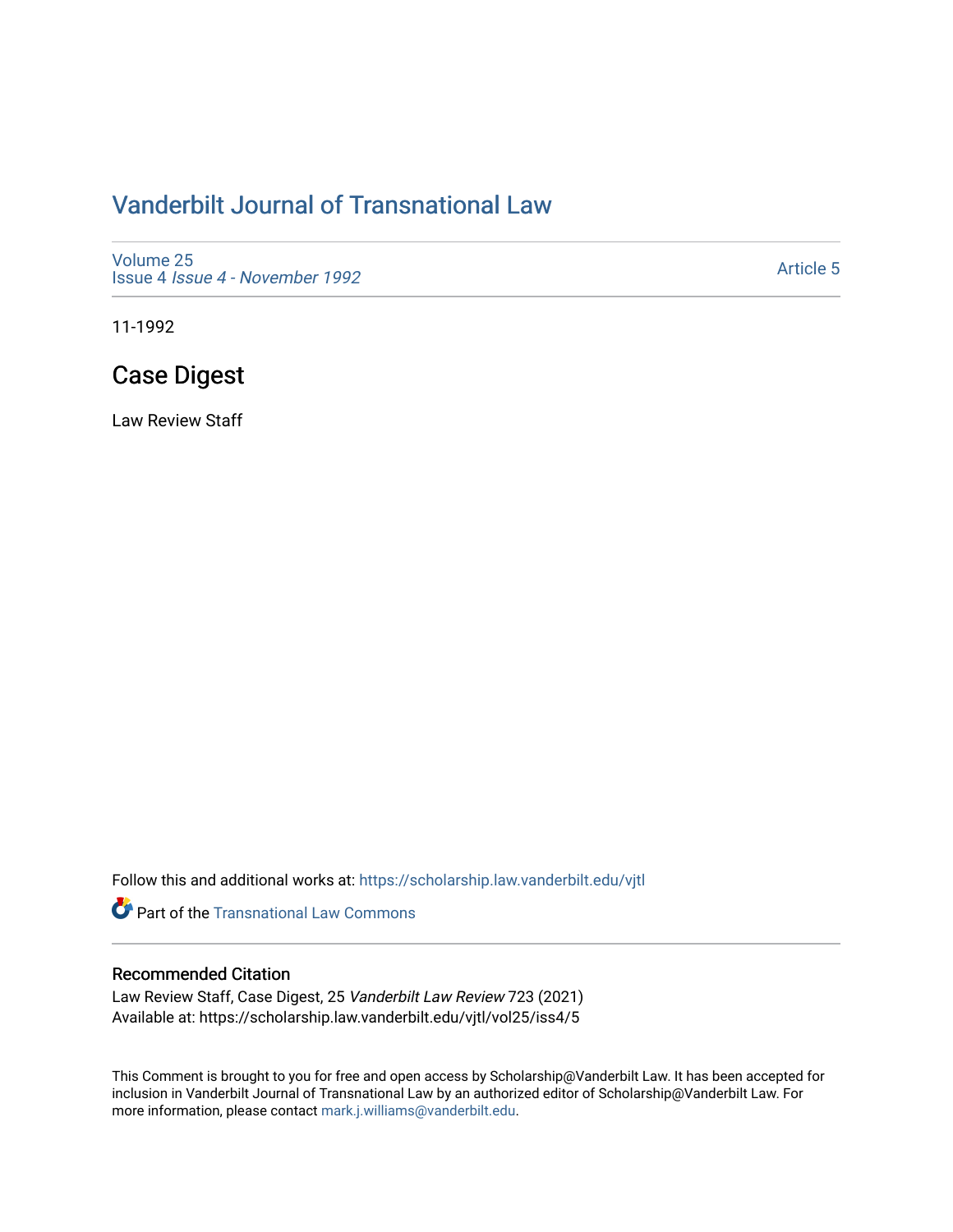## **CASE DIGEST**

This **CASE** DIGEST provides brief analyses of cases that represent current aspects of transnational law. The Digest includes cases that establish legal principles and cases that apply established legal principles to new factual situations. The cases are grouped in topical categories and references are given for further research.

#### TABLE OF **CONTENTS**

| I. WARSAW CONVENTION/AIRLINE SECURITY  723 |  |
|--------------------------------------------|--|
|                                            |  |
| III. SOVEREIGN IMMUNITY/AGENCY  725        |  |
|                                            |  |

#### I. WARSAW CONVENTION/AIRLINE SECURITY

AIRLINE'S FAILURE TO **DETECT A** HIDDEN BOMB RESULTING IN THE **DEATH** OF FOUR **PASSENGERS AND** INJURIES TO OTHERS **HELD NOT TO CONSTITUTE** WILLFUL **MISCONDUCT UNDER** ARTICLE 25 OF **THE** WARSAW **CONVENTION.** *Ospina v. Trans World Airlines, Inc.,* 1992 U.S. App. LEXIS 20717 (2d Cir. Sept. 3, 1992).

On April 2, 1986, a bomb exploded onboard Trans World Airline (TWA) Flight 840 as it approached Athens. Plaintiff Alberto Ospina, who was seated in close proximity to the bomb, was killed as a result of the blast. Plaintiff Mohsen Youssef was among the many passengers who suffered injuries. Plaintiffs sought compensatory damages from TWA and argued that article 17 of the Warsaw Convention, which limits carrier liability to \$5,000 per claimant, was not applicable in the case since TWA's failure to detect the bomb constituted "willful misconduct" as outlined in article 25 of the same treaty.

The United States District Court for the Eastern District of New York held that there was sufficient evidence to support the jury's finding of willful misconduct. The Court of Appeals for the Second Circuit *Held: Reversed.* TWA's failure to adhere to the Federal Aviation Ad-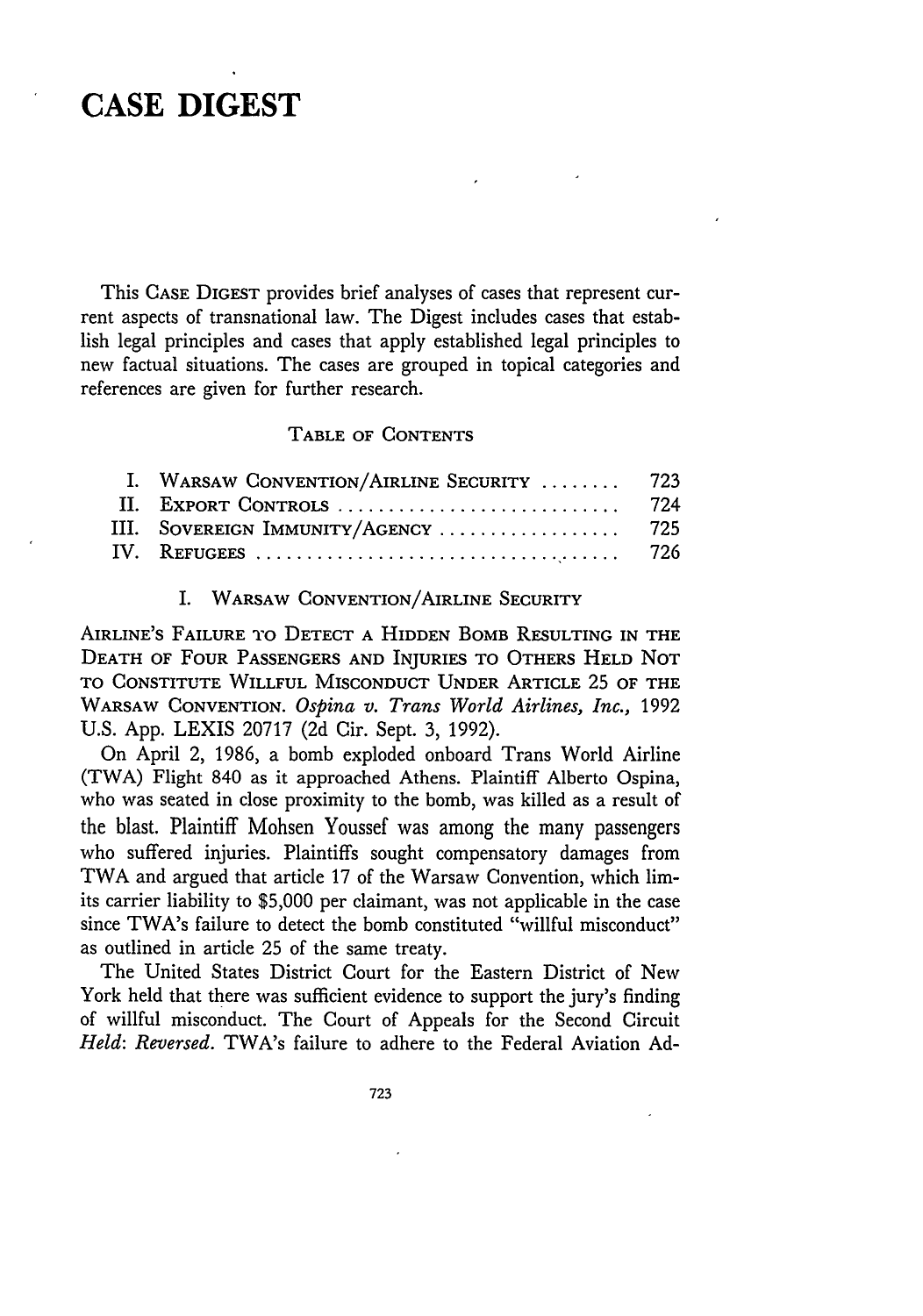ministration (FAA) requirement that airline employees search the cabin and cockpit areas to uncover hidden weapons as well as its abandonment of an unwritten policy of redundant preboarding screening of passengers did not constitute willful misconduct under article **25** of the Warsaw Convention. The court noted perfunctorily that although TWA violated a specific FAA requirement in failing to search the cabin for weapons, it was not the only omission of TWA that explicitly violated an FAA requirement. In addition, it was conceded that no other airline routinely followed the FAA mandate.' *Significance:* The Warsaw Convention shields a carrier from liability despite the carrier's failure to utilize FAA-mandated measures in searching the cabin.

### II. EXPORT **CONTROLS**

**THE** EXPORT **ADMINISTRATION ACT** OF 1979 **HELD NOT** TO VIOLATE THE **NONDELEGATION** DOCTRINE. *U.S. v. Ognian Bozarov,* 1992 U.S. App. LEXIS 18034 (9th Cir. Aug. 10, 1992).

On November **3,** 1983, Ognian Bozarov, an international trade official from Bulgaria, was indicated for conspiracy to violate the Export Administration Act of 1979 (EAA), 50 U.S:C. § 2401 et seq. Under the EAA, the executive branch is authorized to impose export controls via the issuance of validated licenses for purposes of national security, foreign policy, or domestic short supply. Bozarov was subject to the terms of the EAA when he negotiated with a Dutch company, which then contracted with a United States company, for the purchase of computer disc manufacturing equipment, a commodity covered under the EAA for its national security implications.

The United States District Court for the Central District of California dismissed the indictment on the grounds that the EAA was unconstitutional under the nondelegation doctrine in that it impermissibly delegated legislative authority to control exports to the Secretary of Commerce and precluded judicial review of the Secretary's actions. On Appeal to the United States Court of Appeals for the Ninth Circuit *Held: Reversed.* Relying on precedents such as *Mistretta v. United States,* **488** U.S. 361 (1989), the court held that the nondelegation doctrine is satisfied so long as Congress articulates an intelligible principle to direct the executive agency. According to the court, Congress articulated an intelligible principle in creating the crime of exporting goods

**<sup>1.</sup>** The court refrained from detailing those aspects of the case that involved "sensitive airline security information." According to the court, "due to the unusual circumstances of this case, a detailed explanation of the probity of the record evidence might, in the wrong hands, endanger the traveling public." 1992 **U.S.** App. LEXIS 20717, at **\*4.**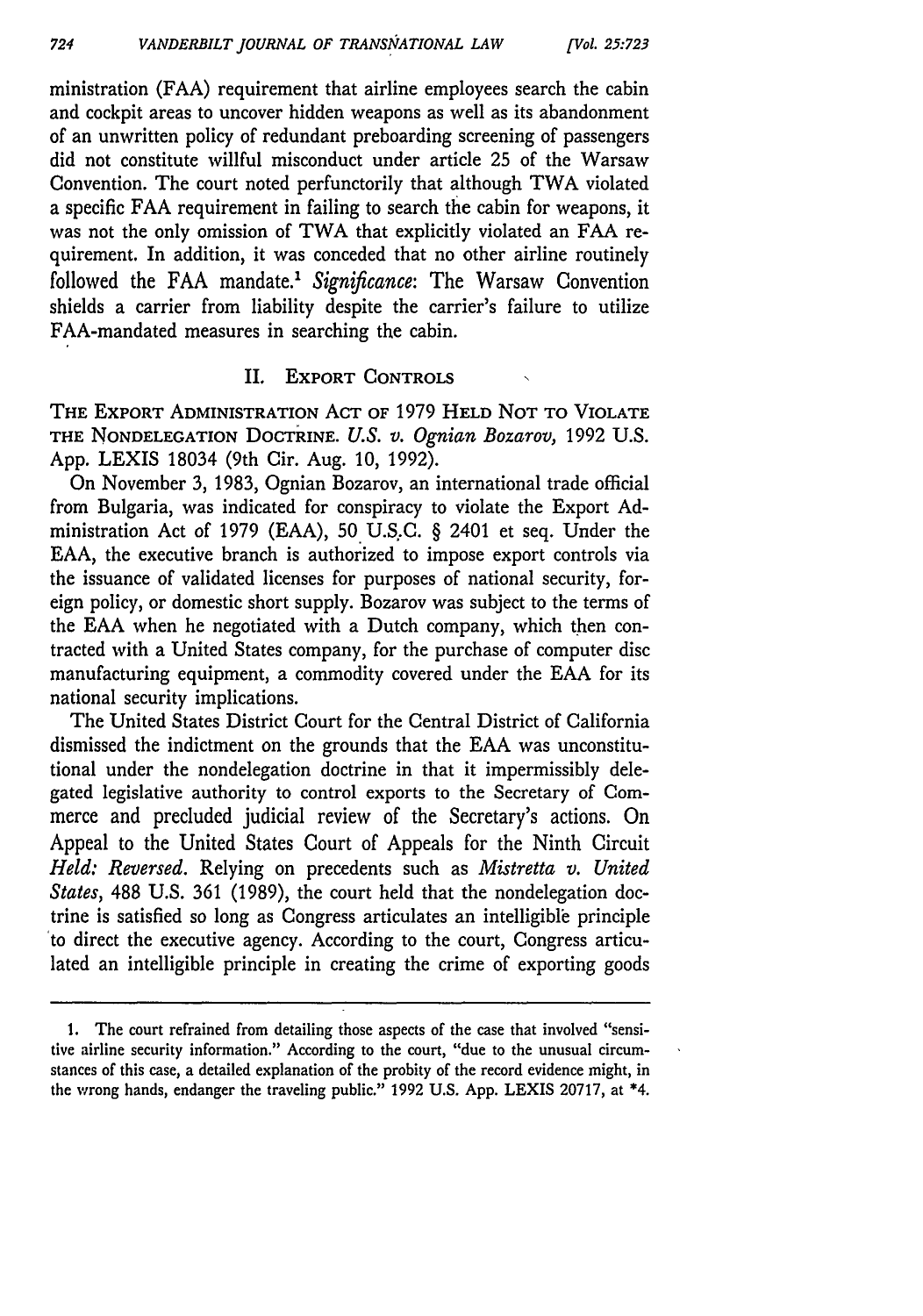without a valid license and setting penalties for the crime. Conversely, the Secretary of Commerce is merely responsible for determining which commodities will require a license. The court noted the traditional deference given to the Executive Branch in matters of foreign affairs: "The Supreme Court has consistently emphasized that broad delegations are appropriate in the foreign policy area because of the political nature of the decisions and the compelling need for uniformity." *Significance:* The Secretary of Commerce's powers under the EAA to require export licenses and to impose criminal sanctions for failure to comply remains free from judicial review.

### III. **SOVEREIGN** IMMUNITY/AGENCY

INSTRUMENTALITY OF **FOREIGN GOVERNMENT** INVOLVED IN **COM-MERCIAL** ACTIVITY **WITHIN THE UNITED STATES NOT** IMMUNE **FROM** LIABILITY **UNDER** THE FSIA. *Walter Fuller Aircraft Sales, Inc. v. Republic of the Philippines,* 1992 U.S. App. LEXIS 15285 (2d Cir. July 8, 1992).

This suit arose after President Corazon Aquino of the Philippines established the Presidential Commission of Good Government (PCGG) to recover any ill-gotten gains from the ousted Marcos regime. The plaintiff, a United States corporation in the business of aircraft brokerage and resale, bought from the PCGG a Falcon 50 jet aircraft that previously had been leased to a pro-Marcos Philippines corporation. When the owner and lessor of the plane, Faysound, Ltd., a Hong Kong corporation, learned of the disposition of its property, it brought suit in federal district court against the plaintiff to obtain title to the aircraft, and was successful. The plaintiff then commenced an action against the PCGG and the Republic of the Philippines alleging breach of the contractual indemnity clause, breach of warranty of title, and requesting a declaration of the parties' rights under the deed of sale. Both defendants moved for dismissal claiming sovereign immunity under the Foreign Sovereign Immunities Act (FSIA). The Republic also asserted that it could not be held liable for the acts of its instrumentality, the PCGG.

The United States District Court of the Northern District of Texas denied the defendant's motion to dismiss and held: 1) the Republic may be sued for the acts of the PCGG since the PCGG constituted the "alter ego" of the Republic, and, 2) the PCGG was not immune from liability since it fell within the commercial-activities exception to the FSIA. The Court of Appeals for the Fifth Circuit *Held: Affirmed as to the PCGG, reversed and remanded as to the Republic of the Philippines.*

Relying on the lodestar case of *First Nat'l City Bank v. Banco Para el Comercio Exterior de Cuba,* 462 U.S. 611 (1983) [hereinafter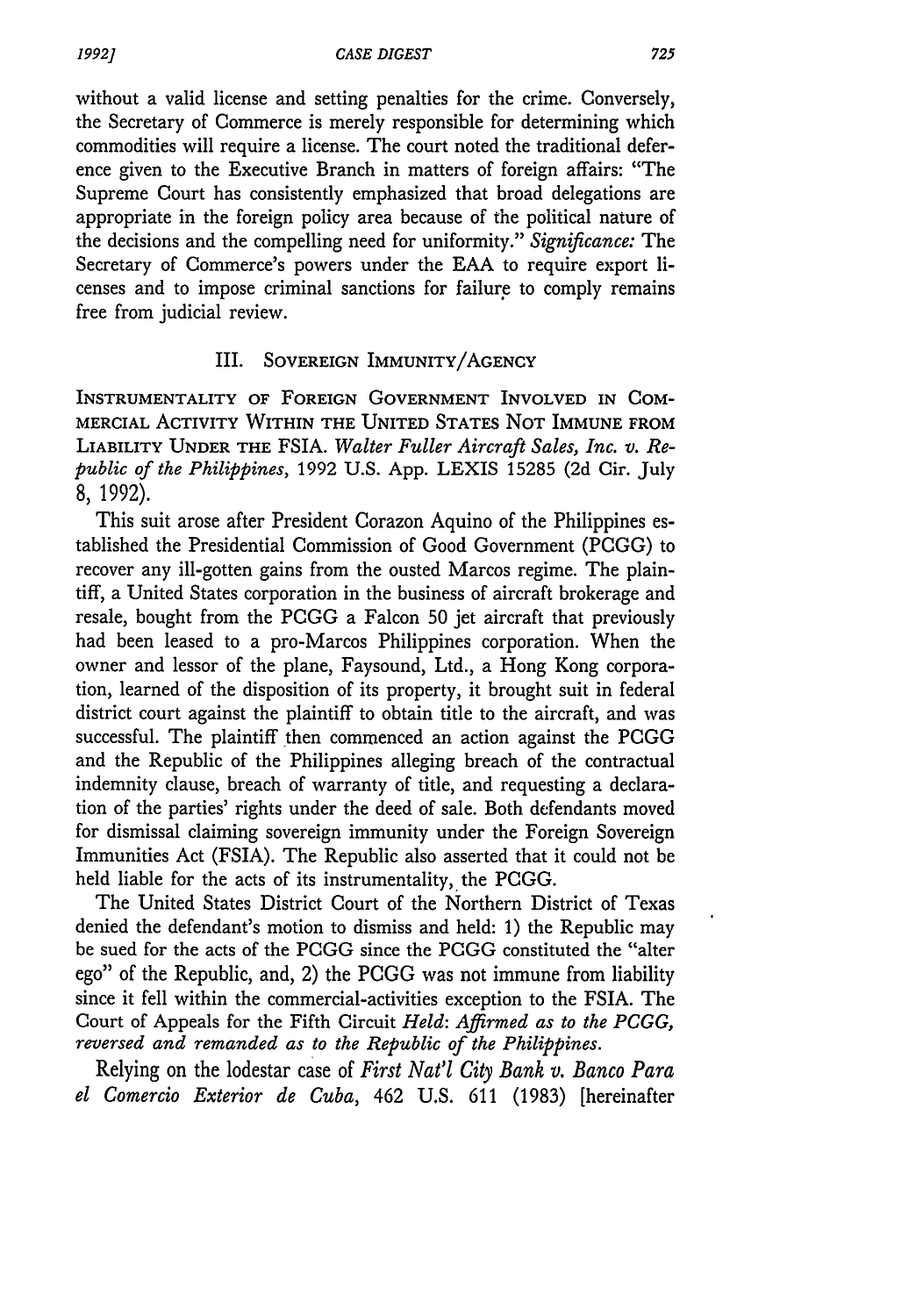*Bancec*], the court explained that instrumentalities are presumed to retain their separate juridical status and thus the burden of proving an agency relationship necessarily falls upon the plaintiff. The court stressed that while agency status may be assessed via the five factors outlined in *Bancec*,<sup>2</sup> a determination to hold the Republic liable under an agency theory was "highly fact-found" and could not be reduced to any "mechanical formula." Thus, the court remanded for further factfinding regarding the extent of involvement of the Republic in the affairs of the **PCGG.**

Confronting the immunity argument of the defendants, the court employed the *Texas Trading* test and found that the sale of the aircraft qualified as commercial activity as it was "of a type that a private person would customarily engage in for profit." Texas Trading & Milling *Corp. v. Federal Republic of Nigeria,* 647 F.2d 300 (2d Cir. 1981). The court rejected the defendant's argument that because the transaction was founded in the Republic's desire to recover property implicated by the Marcos regime, it was a sovereign act as opposed to a commercial one. *Significance-This* decision reflects the balancing of interests involved in extending jurisdiction over foreign governments and their instrumentalities.

## IV. **REFUGEES**

**EXECUTIVE ORDER PERMITTING THE UNITED STATES COAST GUARD TO** RETURN HAITIAN **REFUGEES FOUND ON** INTERNATIONAL WATERS DIRECTLY TO HAITI **HELD** TO VIOLATE IMMIGRATION **AND NATION-**ALITY **ACT.** *Haitian Centers Council v. McNary,* 969 F.2d 1350 (5th Cir. 1992)

On May 23, 1992, President George Bush issued an executive order which permitted the United States Coast Guard to intercept boatloads of Haitian refugees in international waters and to return them directly to Haiti. The narrow issue decided by the court was whether the implementation of the executive order comported with section 243(h)(1) of the Immigration and Nationality Act (INA). 8 U.S.C. § 1253(h)(1).

The United States District Court for the Eastern District of New York denied the plaintiff's motion to preliminarily enjoin the defendants

<sup>2.</sup> The five factors include: "1) the level of economic control by the government; 2) whether the entity's profits go to the government; 3) the degree to which government officials manage the entity or otherwise have a hand in its daily affairs; 4) whether the government is the real beneficiary of the entity's conduct; and 5) whether adherence to separate identities would entitle the foreign state to benefits in United States courts while avoiding its obligations." 1992 U.S. App. LEXIS 19285, at \*14, n.7.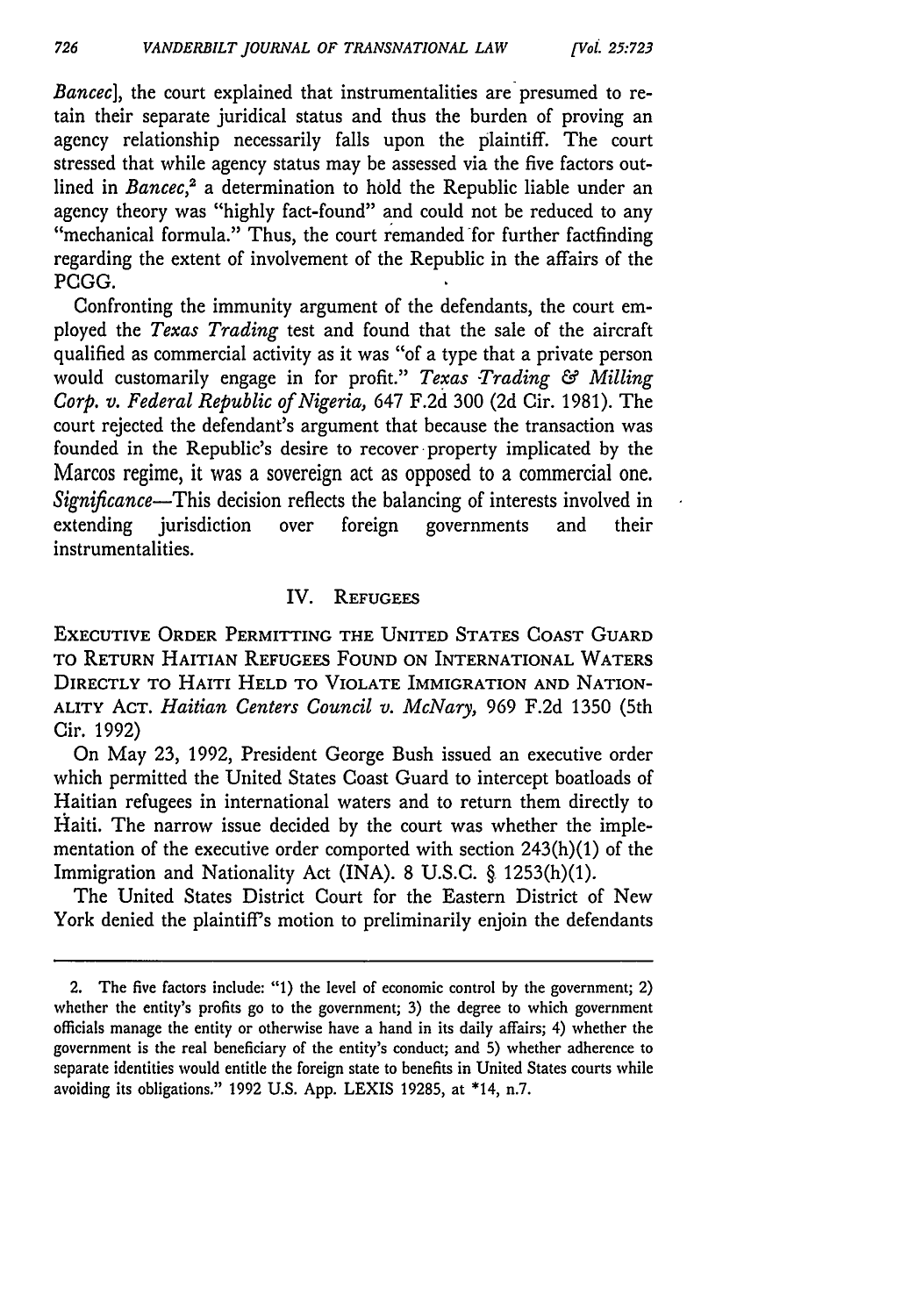from returning Haitian refugees. On appeal, the United States Court of Appeals for the Second Circuit *Held: Reversed and Remanded.*

Section 243(h) of the INA provides that: "The Attorney General shall not deport or return any alien **...** to a country if the Attorney General determines that such aliens' life or freedom would be threatened in such country on account of race, religion, nationality, membership in a particular social group, or political opinion." 8 U.S.C. § 1253(h)(1). Interpreting the literal meaning of the terms "return" and "any alien," the court rejected the government's contention that section 243(h), or article 33 of the Refugee Convention by analogy, prohibits the return only of the refugees who have actually entered the territory of the contracting state. Rather, the court held that the plain language of the Act dictates that all aliens, regardless of their location, are protected under section 243(h). Moreover, according to the court, the whole object and purpose of the INA and the Refugee Convention to protect refugees from being put into the hands of those who would persecute them would be thwarted by any contrary reading.

The court cited *Youngstown Sheet & Tube Co. v. Sawyer* for the proposition that "when the President takes measures not compatible with the expressed or implied will of Congress, his power is at its lowest ebb, for them he can relay only upon his own constitutional powers minus any constitutional powers of Congress over the matter." 343 U.S. 579, 637 (1952). Because the President's order did not specifically address a foreign policy concern,<sup>3</sup> and because Congress had already spoken directly on the question at issue, the President was found to have acted wholly without authority in violating section 243(h)(1) of the INA. *Significance:* The President of the United States has no express or implied authority to order the forcible interception and return of Haitian refugees.

3. The order provides that it was "intended only to improve the internal management of the Executive Branch." Exec. Order 12,807, 57 Fed. Reg. at 23,134.